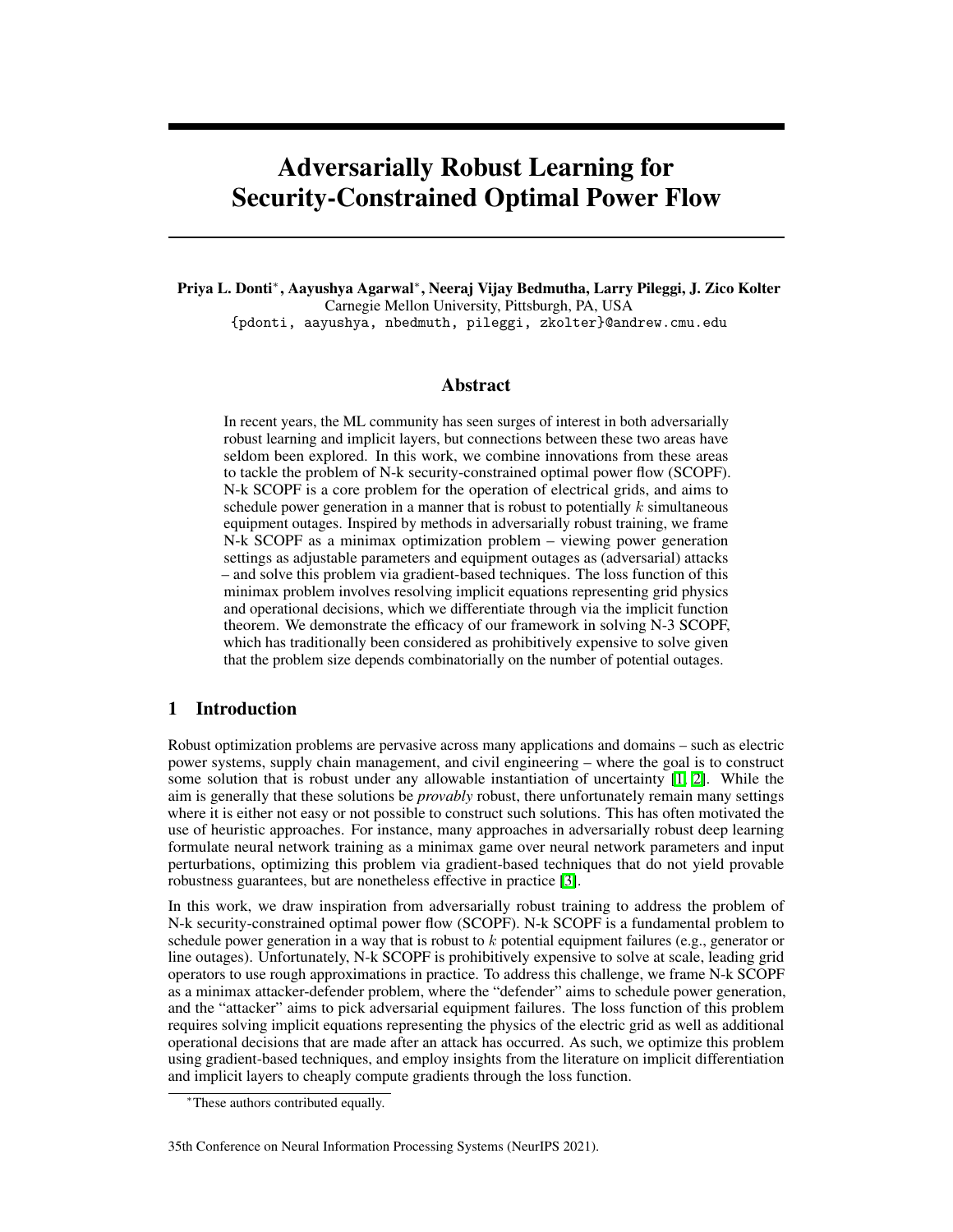Our key contributions are:

- *•* Formulation for minimax optimization with implicit variables. To streamline the presentation of concepts, we provide a generic formulation for gradient-based optimization of minimax problems with implicitly-defined variables. While our main focus in this paper is on N-k SCOPF, we believe this generic formulation may also be of broader interest for minimax settings with physics in the loop, as well as for tri-level optimization settings.
- *•* Formulation for gradient-based optimization of N-k SCOPF. We rewrite N-k SCOPF as a continuous minimax optimization problem, and demonstrate how to efficiently compute gradients through relevant implicit components. We also utilize the underlying structure of our optimization solvers to further streamline the outer minimization procedure. Importantly, the per-iteration cost of this approach is agnostic to the number of simultaneous outages  $k$ , despite the combinatorial blowup in the number of associated "contingency scenarios."
- Demonstration on N-1, N-2, and N-3 SCOPF. We demonstrate the efficacy of our method in addressing SCOPF settings that allow for one, two, or three simultaneous outages on a realistic 4622-node power system with over 38 billion potential N-3 outage scenarios. We find that our method incurs  $3-4\times$  fewer N-3 feasibility violations than a baseline optimal power flow approach, and requires only 21 minutes to run on a standard laptop.

## 2 Related work

Adversarial robustness in deep learning. There has been a growing body of work that aims to parameterize neural networks in a manner that is robust to particular perturbations of their inputs, usually by casting neural network training as an attacker-defender game  $\left[\frac{3}{4}\right]$ . While there have been several promising approaches for *certifiably* robust neural network training [\[5–](#page-10-4)[7\]](#page-10-5), in general, these approaches do not yet scale to large-sized networks and only address a limited set of threat models. As a result, there has been a lot of research in this area that aims to train robust neural networks using approximate, gradient-based training methods  $[8, 9]$  $[8, 9]$  $[8, 9]$ , an approach we adopt in the context of SCOPF. In addition, a key part of this literature has been on constructing strong but cheap-to-compute attacks that can strengthen the outcomes of adversarially robust training, e.g., the fast gradient sign method (FGSM)  $[8]$  and projected gradient descent (PGD) attacks  $[9]$ . In our experiments, we similarly show how a gradient-based adversarial robustness approach can be used to identify potential grid vulnerabilities, as an input to secure power system optimization.

**Implicit layers.** Implicit differentiation techniques  $\begin{bmatrix} 10 \\ 11 \end{bmatrix}$  have started to be used more widely within deep learning workflows, largely in the context of *implicit layers*, i.e., neural network layers that represent implicit functions  $\boxed{12}$ . These include differentiable optimization layers  $\boxed{13}$ - $\boxed{19}$  and physics-based layers  $[20, 21]$  $[20, 21]$  $[20, 21]$ , among others  $[22, 23]$  $[22, 23]$  $[22, 23]$ . Given the large number of parameters within any given deep network, a key aspect of this work has been in finding efficient ways to actually compute the relevant derivatives, e.g., by strategically ordering multiplicative operations and reusing the results of previous computations. We similarly employ these kinds of strategies when computing implicit derivatives for our SCOPF optimization approach. We also note that some of the work on implicit differentiation in deep learning and related areas has been in service of solving bi-level optimization problems, e.g., for decision-driven forecasting  $[24, 25]$  $[24, 25]$  $[24, 25]$ , hyperparameter tuning  $[26, 29]$  $[26, 29]$ , or system identification and control  $[30]$ . We similarly consider the use of implicit differentiation for multi-level optimization (in particular, tri-level optimization) in the context of SCOPF.

Security-constrained optimal power flow. In the electric power systems community, there has been a great deal of emphasis on optimizing power grid operations to be secure to sets of outages (*contingencies*) that may be particularly high risk. For instance, many grid operators in the United States require grids to be operated in a way that is N-1 secure (i.e., secure against any single outage), which has led to a focus in the literature on addressing N-1 SCOPF  $[31]$ - $[34]$  $[34]$ . However, ensuring security against *multiple* simultaneous failures (i.e., solving N-k SCOPF for  $k > 1$ ) is becoming increasingly critical, both as evidenced by recent major blackout events  $\frac{135}{36}$  and as climate change drives weather extremes  $\sqrt{37}$  that may lead to correlated outages  $\sqrt{38}$ . That said, due to the computational complexity of addressing N-k SCOPF in the general case, there have been few attempts at developing methods geared towards this setting. In particular, the computational complexity of N-k SCOPF grows combinatorially with *k* and the size of the system. Some previous attempts to solve N-k SCOPF have employed exhaustive methods [\[39\]](#page-12-0), Bender's cuts to reduce the number of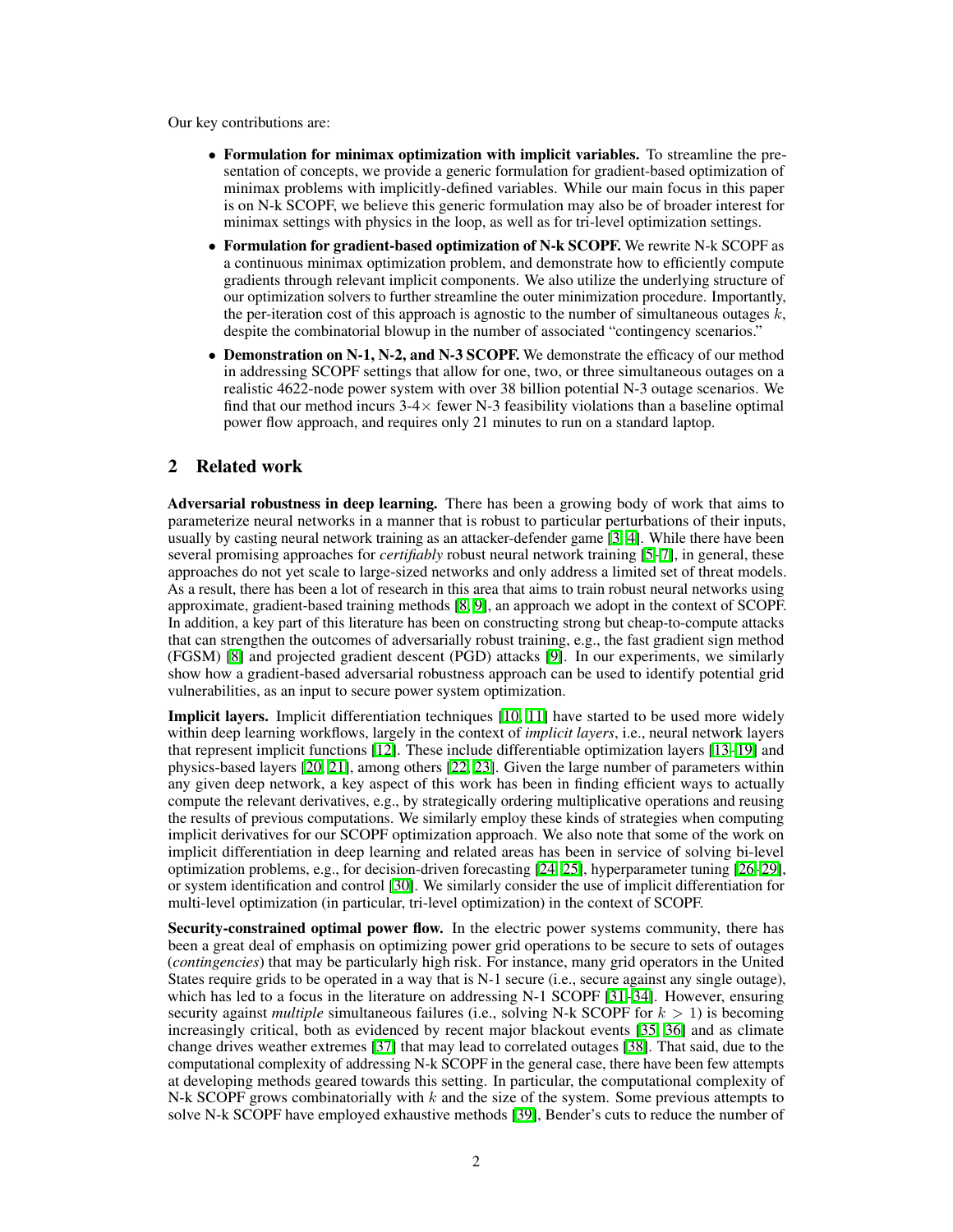contingencies analyzed  $[40]$ , and bi-level optimization frameworks  $[40, 41]$  $[40, 41]$  $[40, 41]$ . In particular,  $[41]$  used bi-level optimization to develop a systematic attacker-defender approach to address N-3 contingency scenarios, but used a simplified, linear power grid model to attain convergence. We similarly adopt a bi-level framework, but solve a realistic non-linear model of the grid by introducing fast gradient calculation methods inspired by the implicit layers literature, which allows us to scale our approach to a 4622-node system.

## <span id="page-2-3"></span>3 Generic problem formulation

Before diving into the details of our SCOPF formulation, we first provide a more generic formulation for gradient-based minimax optimization over an implicit loss function, which we will later build upon in the context of SCOPF. In particular, we consider the setting of continuous minimax optimization problems over "defender" (minimizer) variables  $x \in \mathcal{X}$  and "attacker" (maximizer) variables  $y \in \mathcal{Y}$ ; these are also referred to as first-stage and second-stage decision variables, respectively, in the bi-level optimization literature. In addition, we allow for "third-stage" decisions  $z \in \mathcal{Z}$  that are fully defined via a set of implicit constraints on *x*, *y*, and *z*.

Specifically, we consider problems of the form

<span id="page-2-0"></span>
$$
\begin{array}{ll}\text{minimize} & \max_{x \in \mathcal{X}} \ell(x, y, z) \\ \text{s.t.} & g(x, y, z) = 0, \ z \in \mathcal{Z}, \end{array} \tag{1}
$$

where  $\mathcal{X}, \mathcal{Y},$  and  $\mathcal{Z}$  are compact sets;  $\ell : \mathcal{X} \times \mathcal{Y} \times \mathcal{Z} \to \mathbb{R}$  is a standard, continuously differentiable loss function (e.g., softmax or mean squared error loss); and  $g : \mathcal{X} \times \mathcal{Y} \times \mathcal{Z} \to \mathbb{R}^m$  is defined such that  $g(x, y, z) = 0$  is an implicit function in *z* with some solution  $z \in \mathcal{Z}$  for all  $(x, y) \in \mathcal{X} \times \mathcal{Y}$ . We further restrict ourselves to those functions *g* that are continuously differentiable with non-singular Jacobians at their roots, i.e., those functions that are compatible with the implicit function theorem  $[3, 42]$  $[3, 42]$  $[3, 42]$ . We note that this formulation covers a wide range of settings, e.g., many minimax problems with non-linear physical constraints, or many tri-level optimization problems where *z* is a solution to a continuous optimization problem parameterized by *x* and *y* (both of which notions we will use in Section  $\frac{4}{1}$  for the setting of N-k SCOPF).

Inspired by the literature on adversarial robustness in deep learning, we propose to solve problem  $\sqrt{1}$ via gradient-based search on both the inner maximization and outer minimization problems. In particular, this entails (a) obtaining some (approximately) optimal *y* for the inner maximization problem via gradient-based techniques, given some initial value of  $x$ , (b) updating  $x$  using the gradient at the optimum of the inner maximization problem, and (c) repeating these steps until convergence. We now describe steps (a) and (b) in additional detail.

#### <span id="page-2-4"></span>3.1 Solving the inner maximization problem

Let  $\bar{x}$  denote some fixed value for  $x$ . The inner maximization problem is then given by

$$
\max_{y \in \mathcal{Y}} \ell(\bar{x}, y, z) \quad \text{s.t.} \quad g(\bar{x}, y, z) = 0, \quad z \in \mathcal{Z}.
$$

We optimize this problem via projected gradient descent. Specifically, let  $y = y_0$  denote our initial guess for the optimal attack, and let  $P$  denote the projection operator. Until convergence (or for some fixed number of iterations), we then

- (i) Obtain  $z^*$  such that  $g(\bar{x}, y, z^*) = 0$ ,  $z^* \in \mathcal{Z}$ .
- <span id="page-2-1"></span>(ii) Update  $y \leftarrow \mathcal{P}_{\mathcal{Y}}(y + \gamma \nabla_y \ell(\bar{x}, y, z^*))$  for step size  $\gamma$ .

Notably, step [\(ii\)](#page-2-1) entails obtaining the gradient  $\nabla_y \ell(\bar{x}, y, z^*)$ . By the chain rule, this involves the gradient through  $z^*$ , which is the solution to a set of implicit equations. Specifically, using the notation d to denote total derivatives (e.g., gradients) and  $\partial$  to denote partial derivatives, we have

<span id="page-2-2"></span>
$$
\frac{\mathrm{d}\ell(\bar{x}, y, z^{\star})}{\mathrm{d}y} = \frac{\partial \ell(\bar{x}, y, z^{\star})}{\partial y} + \frac{\partial \ell(\bar{x}, y, z^{\star})}{\partial z^{\star}} \frac{\mathrm{d}z^{\star}}{\mathrm{d}y}.
$$
(3)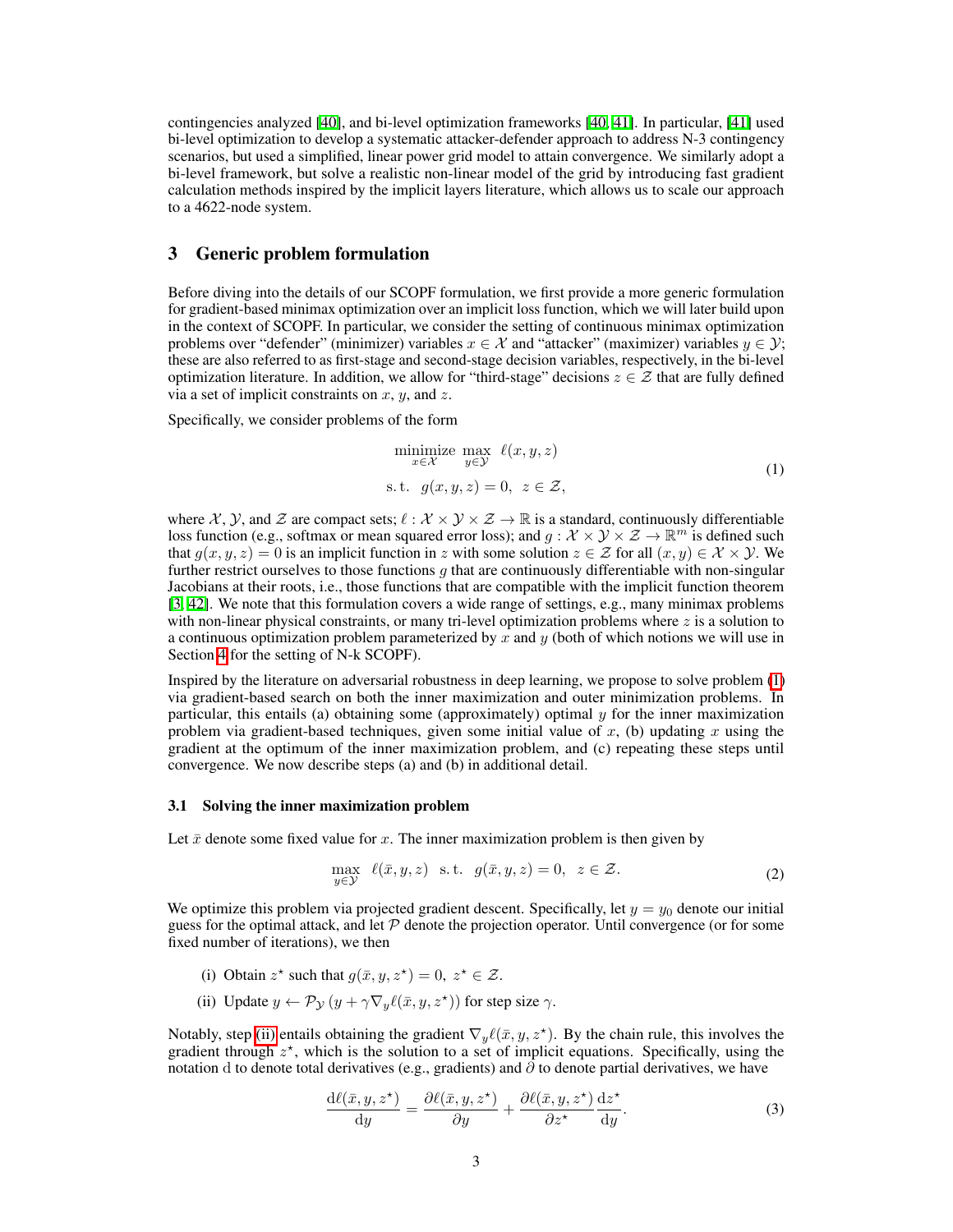By the implicit function theorem, we can then obtain an expression for  $dz'/dy$  by noting that

$$
\frac{dg(\bar{x}, y, z^*)}{dy} = \frac{\partial g(\bar{x}, y, z^*)}{\partial y} + \frac{\partial g(\bar{x}, y, z^*)}{\partial z^*} \frac{dz^*}{dy} = 0 \implies \frac{dz^*}{dy} = -\left(\frac{\partial g(\bar{x}, y, z^*)}{\partial z^*}\right)^{-1} \frac{\partial g(\bar{x}, y, z^*)}{\partial y},\tag{4}
$$

which we can plug into Equation  $\sqrt{3}$  to yield our full update.

We note that in practice, we seldom want to compute the Jacobian  $dz^*/dy \in \mathbb{R}^{\dim(\mathcal{Z}) \times \dim(\mathcal{Y})}$  explicitly due to the potentially large time and space complexity of doing so; instead, it is often desirable to compute the left vector-matrix product  $(\partial \ell/\partial z^{\star})(dz^{\star}/dy) \in \mathbb{R}^{\dim(\mathcal{Y})}$  directly. We refer to this strategy as the "vector-Jacobian product trick." The details of the relevant computations may vary based on the particular setting at hand, and we describe how we employ this trick for SCOPF in Section  $\overline{4.3}$ .

#### <span id="page-3-5"></span>3.2 Taking a gradient step in the minimization problem

Given some (approximately) optimal  $y^*$  and associated  $z^*$  from the inner optimization under the current value of  $x = \bar{x}$ , the outer optimization problem then becomes

<span id="page-3-1"></span>
$$
\min_{x \in \mathcal{X}} \ell(x, y^\star, z^\star) \quad \text{s.t.} \quad g(x, y^\star, z^\star) = 0. \tag{5}
$$

One option is to then update *x* via a projected gradient step  $x \leftarrow \mathcal{P}_\mathcal{X}(x - \beta \nabla_x \ell(x, y^*, z^*))$  for step size  $\beta$ . To calculate the gradient  $\nabla_x \ell(x, y^\star, z^\star)$ , we note that by Danskin's theorem, we can disregard the dependence of  $y^*$  on  $x$  [\[3\]](#page-10-2) (though we cannot ignore the dependence of  $z^*$ ). As such, we can employ a similar process as in Equations  $\boxed{3}$  and  $\boxed{4}$ , where we treat  $y^*$  as constant when computing gradients with respect to  $x<sup>2</sup>$  $x<sup>2</sup>$  $x<sup>2</sup>$  We note that while this is one potential process for updating x, we actually employ a more efficient, domain-specific process for our SCOPF procedure (see Section [4.4\)](#page-6-0).

## <span id="page-3-0"></span>4 Addressing N-k SCOPF via adversarially robust optimization

Having presented this generic formulation, we now introduce our approach,  $CAN\partial Y$ , for addressing  $SCOPF<sup>1</sup>$  In particular, we consider the problem of N-k SCOPF, where power generation must be scheduled so as to be feasible and low-cost both in the absence of equipment outages ("base case") as well as to be robust to any *k* simultaneous outages of power generators or lines that may occur ("contingency cases"). We note that the set of *contingencies* – i.e., allowable combinations of outages – is combinatorial in the number of potential outages, making the SCOPF problem extremely computationally expensive. For instance, a realistic 4622 node system with 6133 potential single outages has ~38.5 billion contingency scenarios to consider under the N-3 setting.

In the rest of this section, we first more formally define the N-k SCOPF problem. We then show how we rewrite N-k SCOPF as a minimax problem of the form  $\langle \mathbf{I} \rangle$ , in particular by forming a compact outer approximation to the contingency space. Finally, we describe how we solve this problem using a combination of gradient-based techniques and domain-specific enhancements, as summarized in Algorithm $\Pi$ 

#### 4.1 Defining N-k SCOPF

Let *x* denote the *dispatch* – i.e., setpoints of *real power*<sup>[4](#page-3-4)</sup> and voltage magnitude – at all power generators on the electricity system, and let  $X$  represent generator-wise box constraints on the dispatch. Let *C* denote the set of potential contingencies, i.e., all sets of exactly *k* potential outages.

<span id="page-3-2"></span><sup>&</sup>lt;sup>2</sup> Technically, Danskin's theorem only holds when  $y^*$  is a unique optimum of the inner maximization problem. However, in the adversarially robust training literature, the conditions of Danskin's theorem do not necessarily hold – in particular, the inner maximization problem often does not have a unique optimum, and many implementations tend to generate approximate (rather than exact) optima  $[8, 9]$  $[8, 9]$  $[8, 9]$  – but this method of computing gradients is used in practice regardless [\[3\]](#page-10-2).

<span id="page-3-3"></span> $3$ CAN $\partial$ Y stands for "CMU Adversarial Networks with Differentiable contingencY." This name is inspired by that of SUGAR [\[43\]](#page-12-4), whose power flow solver we differentiate through in this work.

<span id="page-3-4"></span><sup>4</sup> Modern electric power systems are generally alternating current (AC) systems, in which all electrical quantities – e.g., powers and voltages – are considered to be complex-valued. In particular, the terms *real power* and *reactive power* refer to the real and imaginary components, respectively, of *complex power*.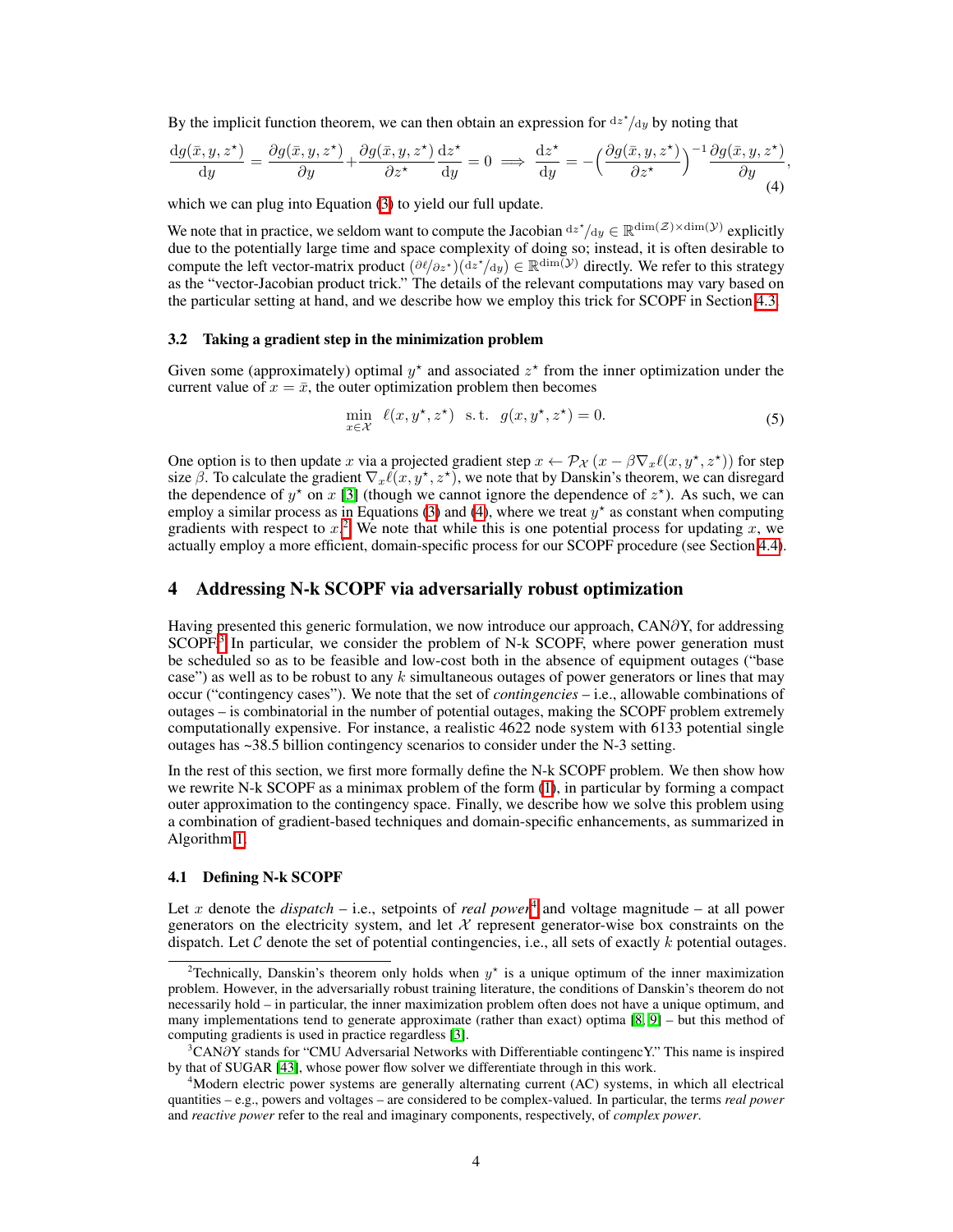#### Algorithm  $1$  CAN $\partial$ Y

<span id="page-4-0"></span>1: procedure MAIN(sys) *// input: power system description* 2: init dispatch *x // e.g., via base case optimal power flow* 3: while not converged do 4:  $y^* = \text{ATTACK}(\text{sys}, x)$  // worst-case attack for current dispatch 5: **update** x via partial solve of Equation (12) using Gauss-Siedel **update** x via partial solve of Equation  $(12)$  using Gauss-Siedel 6: end while 7: end procedure 8: 9: procedure ATTACK(sys, *x*) 10: init attack *y* 11: **while** not converged *or* for fixed number of steps **do**<br>12: **compute**  $z^*$ ,  $s^*$  via Equation (**8c**) // third-stage variables compute  $z^*$ ,  $s^*$  via Equation [\(8c\)](#page-5-1) 13: **compute**  $\nabla_y \ell(x, y, z^*, s^*)$  via Equation [\(11\)](#page-5-2) *// gradient of attack objective*<br>14: **update**  $y \leftarrow \mathcal{P}_y(y + \gamma \nabla_y \ell(x, y, z^*, s^*))$  // for attack set  $\mathcal{Y}$ , step size  $\gamma$ 14: **update**  $y \leftarrow \mathcal{P}_\mathcal{Y}(y + \gamma \nabla_y \ell(x, y, z^*, s^*))$ <br>15: **end while** end while 16: return *y* 17: end procedure

Finally, let  $z^{(i)} \in \mathcal{Z}_i(x, c^{(i)})$  represent slightly adjusted settings of real power and voltage magnitude that the power system operator can create after scheduling  $x$  and then observing some contingency  $c^{(i)} \in \mathcal{C}$ , where the  $\mathcal{Z}_i$  represent box constraints. Then, the N-k SCOPF problem can be expressed as

<span id="page-4-1"></span>
$$
\begin{aligned}\n\text{minimize} \quad & f_{\text{base}}(x) + \sum_{(z^{(i)}, c^{(i)})} f_{\text{cont}}(z^{(i)}, c^{(i)}) \\
\text{subject to} \quad & g_{\text{flow}, \text{base}}(x, w_{\text{base}}) = 0, \quad w_{\text{base}} \in \mathcal{W}_{\text{base}} \\
& z^{(i)} \in \quad \operatorname{argmin}_{z^{(i)} \in \mathcal{Z}_i(x, c^{(i)})} f_{\text{cont}}(z^{(i)}, c^{(i)}) \\
& \text{s.t.} \quad & g_{\text{flow}, \text{cont}}(z^{(i)}, w^{(i)}, x) = 0, \ w^{(i)} \in \mathcal{W}_i(x, c^{(i)}) \quad \forall c^{(i)} \in \mathcal{C},\n\end{aligned} \tag{6}
$$

where  $f_{base} : \mathcal{X} \to \mathbb{R}$  represents base case power production costs;  $g_{flow,base} : \mathcal{X} \times \mathcal{W}_{base} \to \mathbb{R}^{n_{bus}}$ represents the non-linear power flow equations in the base case, with *n*bus being the number of power system nodes;  $w_{base}$  represents electrical quantities that result from solving the base case power flow equations (e.g., *reactive powers* and voltage angles), with box constraints (device limits) represented by  $W_{base}$ ; and  $f_{cont}: \mathcal{Z}_i \times \mathcal{C} \to \mathbb{R}$ ,  $g_{flow, cont}: \mathcal{Z}_i \times \mathcal{W}_i \times \mathcal{X} \to \mathbb{R}^n$ , and  $w^{(i)} \in \mathcal{W}_i(x, c^{(i)})$  represent their respective contingency-case counterparts. (See [A](#page-0-0)ppendix  $\overline{A}$  for a more explicit formulation.)

#### 4.2 Rewriting N-k SCOPF as a minimax problem

We reformulate the SCOPF problem  $\overline{\omega}$  as an attacker-defender game, where the defender must choose a dispatch that is robust to potential "worst-case" contingencies chosen by an attacker. In particular, since the contingency set  $C$  is discrete, we create a continuous outer approximation to this set in order to enable the use of gradient-based techniques. Specifically, let  $n<sub>o</sub>$  be the number of generators or power lines that can potentially experience an outage. Then, for any  $y \in [0, 1]^{n_o}$ , we define the *j*th entry as follows:

<span id="page-4-2"></span>
$$
y_j = \begin{cases} 1 & \text{iff outage } j \text{ is fully active,} \\ 0 & \text{iff outage } j \text{ is not active,} \\ \alpha_j \in (0,1) & \text{iff outage } j \text{ is partially active with fraction } \alpha_j. \end{cases}
$$
(7)

The first two notions presented in Equation  $\sqrt{7}$  are standard in power systems: the generator or line pertinent to outage *j* is either fully operational or out of service. We newly define the notion of a partial outage with fraction  $\alpha_i$  as one in which the power flowing through the outage device during normal operation has been reduced by a factor of  $\alpha_i$ . For instance, we model a partial contingency on a transmission line or transformer device as reducing its admittance (i.e., ability to conduct current) by a factor of  $\alpha_i$ . Similarly, we restrict the power produced by a generator undergoing a partial contingency by multiplying its power output by  $\alpha_i$ .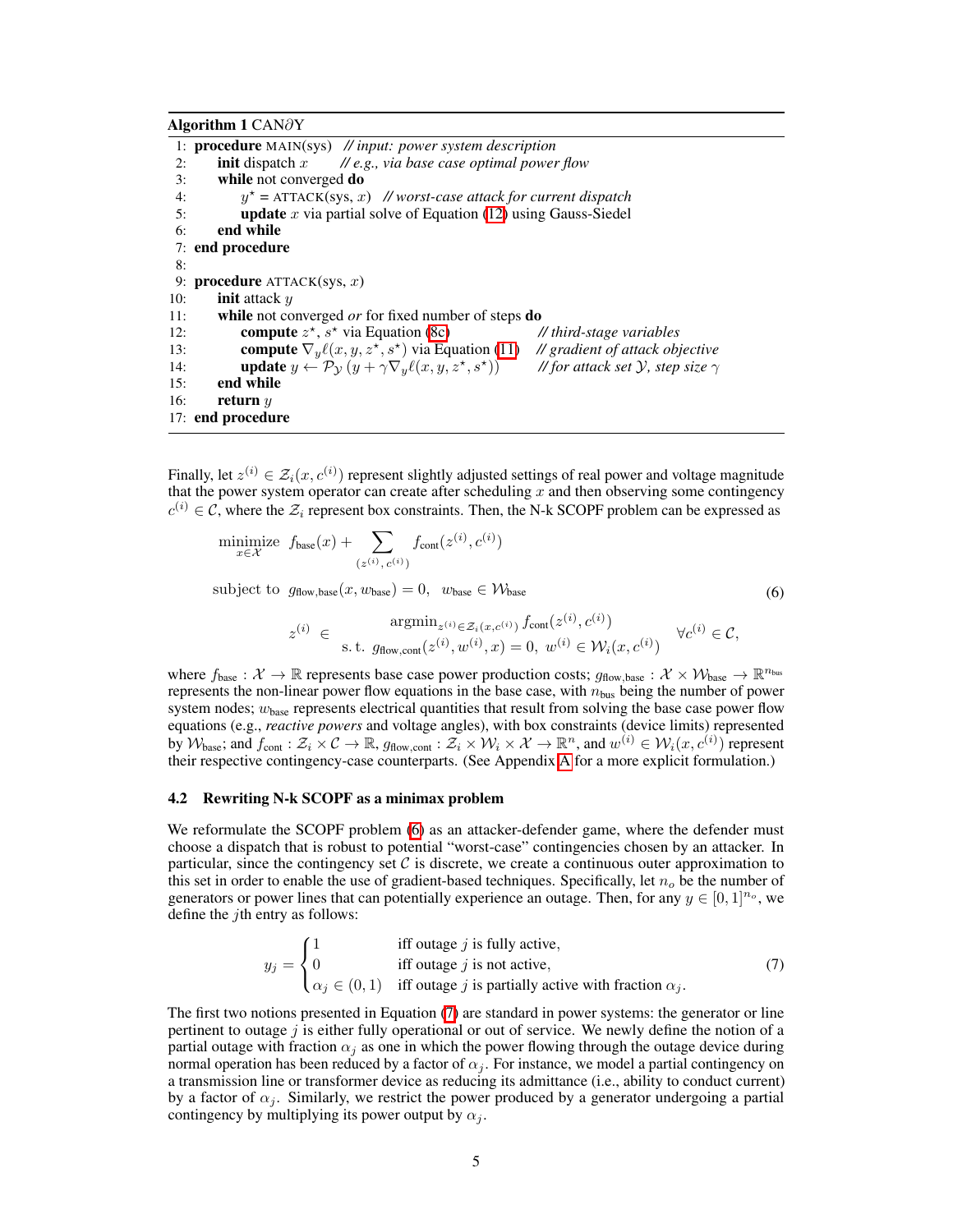Given these notions, we define our "threat model" for the N-k SCOPF setting to contain all vectors *y* with an L1-norm of at most *k*, i.e.,  $\mathcal{Y} := \{y : y \in [0,1]^{n_o}, ||y||_1 \leq k\}$ . Notably, the original contingency set C is fully represented within  $\hat{y}$ , and in fact, all scenarios with *up to*  $k$  simultaneous potential outages are also represented. As such, *Y* represents a much broader set of potential contingencies than specified in the original problem. (Relevantly for projected gradient descent, this is also a convex set.) Using this set, we can then write our reformulation of the SCOPF problem as

$$
\underset{x \in \mathcal{X}}{\text{minimize}} \max_{y \in \mathcal{Y}} f_{\text{base}}(x) + f_{\text{cont}}(z, y) + \frac{1}{2} ||s||_2^2 \tag{8a}
$$

 $\text{subject to} \quad q_{\text{flow base}}(x, w_{\text{base}}) = 0, \quad w_{\text{base}} \in \mathcal{W}_{\text{base}}$  (8b)

<span id="page-5-3"></span><span id="page-5-1"></span>
$$
z, s \in \operatorname*{argmin}_{z \in \mathcal{Z}(x,y), s \in \mathbb{R}^{n_{\text{bus}}} } f_{\text{cont}}(z, y) + \frac{1}{2} ||s||_2^2
$$
  
s.t.  $g_{\text{flow}, \text{cont}}(z, w_{\text{cont}}, x) + s = 0, w_{\text{cont}} \in \mathcal{W}_{\text{cont}}(x, y),$  (8c)

where  $s \in \mathcal{S} := \mathbb{R}^{2n_{\text{bus}}}$  are slack variables representing potential infeasibilities in the third-stage optimization problem, as necessitated by the expanded contingency set. In particular, the goal of the attacker is to now to find a set of partial outages that not only increase the cost of power generation, but also create instabilities in the grid, as captured by  $s$ . As we hinted at in Section  $\beta$ , this is a minimax optimization problem with implicit constraints over the third-stage variables  $z$ ,  $w_{base}$ ,  $w_{\text{cont}}$ , and *s*, incorporating both non-linear equality constraints ( $\delta b$ ) as well as an optimization-based constraint [\(8c\)](#page-5-1).

#### <span id="page-5-0"></span>4.3 Obtaining attack gradients

As described in Section  $\overline{3.1}$ , we aim to find the worst-case attack via projected gradient descent. In particular, we must compute the gradient of the minimax loss with respect to *y*, which is given by

<span id="page-5-5"></span><span id="page-5-4"></span>
$$
\frac{\mathrm{d}\ell}{\mathrm{d}y} = \frac{\partial f_{\text{cont}}(z^{\star}, y)}{\partial y} + \frac{\partial f_{\text{cont}}(z^{\star}, y)}{\partial z^{\star}} \frac{\mathrm{d}z^{\star}}{\mathrm{d}y} + \frac{\mathrm{d}s^{\star}}{\mathrm{d}y}.\tag{9}
$$

(As the base case power production cost and the base case power flow constraint [\(8b\)](#page-5-3) have no dependence on *y*, we do not need to consider these terms during the inner maximization.)

To calculate the terms  $dz^*/dy$  and  $ds^*/dy$ , we implicitly differentiate through the third-stage optimization problem  $(\sqrt{8c})$ . In order to do so inexpensively, we reuse the results of computations that were executed when originally obtaining  $z^*$  and  $s^*$ . More specifically, in order to obtain  $z^*$  and  $s^*$ , we solve the non-linear KKT conditions of optimization problem  $(\sqrt{8c})$  using a Newton solver (see Appendix  $\overline{B}$ , which entails linearizing these equations at each iteration. At convergence, we then implicitly differentiate through the linear fixed-point equation obtained at the last iteration:

$$
J\begin{pmatrix} z^{\star} \\ s^{\star} \end{pmatrix} = b \implies \frac{\mathrm{d}J}{\mathrm{d}y} \begin{pmatrix} z^{\star} \\ s^{\star} \end{pmatrix} + J\begin{pmatrix} \frac{\mathrm{d}z^{\star}}{\mathrm{d}y} \\ \frac{\mathrm{d}s^{\star}}{\mathrm{d}y} \end{pmatrix} = \frac{\mathrm{d}b}{\mathrm{d}y} \implies \begin{pmatrix} \frac{\mathrm{d}z^{\star}}{\mathrm{d}y} \\ \frac{\mathrm{d}s^{\star}}{\mathrm{d}y} \end{pmatrix} = J^{-1} \left( -\frac{\mathrm{d}J}{\mathrm{d}y} \begin{pmatrix} z^{\star} \\ s^{\star} \end{pmatrix} + \frac{\mathrm{d}b}{\mathrm{d}y} \right),\tag{10}
$$

where  $J \in \mathbb{R}^{d \times d}$  is the Jacobian of the non-linear KKT system and  $b \in \mathbb{R}^d$  is the corresponding right hand side vector, for  $d = \dim(Z) + \dim(S)$ . We note that since the system Jacobian *J* is in practice extremely sparse, the inverse term  $J^{-1}$  can be computed extremely efficiently using sparse LU factorization; similarly, the higher-order derivative  $dJ/dy$  is extremely sparse and can be computed efficiently. We refer the reader to [\[44\]](#page-12-5) for more details.

Substituting this result into Equation  $\overline{\phi}$ , the overall gradient of the loss is then given by

<span id="page-5-2"></span>
$$
\frac{\mathrm{d}\ell}{\mathrm{d}y} = \frac{\partial f_{\mathrm{cont}}(z^\star, y)}{\partial y} + \begin{pmatrix} \frac{\partial f_{\mathrm{cont}}(z^\star, y)}{\partial z^\star} \\ 1 \end{pmatrix}^T J^{-1} \left( -\frac{\mathrm{d}J}{\mathrm{d}y} \begin{pmatrix} z^\star \\ s^\star \end{pmatrix} + \frac{\mathrm{d}b}{\mathrm{d}y} \right). \tag{11}
$$

As hinted earlier, we employ the "vector-Jacobian product trick" in order to efficiently compute these gradients (see, e.g.,  $\pi$ ). In particular, rather than computing the terms  $dz'/dy$  and  $ds'/dy$  explicitly via Equation [\(10\)](#page-5-5), we directly compute their left vector-matrix product with the relevant partial derivatives of the loss – i.e., the blue term in Equation  $(\overline{11})$ , with multiplications evaluated from left to right to ensure we are always taking matrix-vector (rather than matrix-matrix) products. Inspired by  $[13]$ , we also reuse the LU factor from the last Newton solve we computed when obtaining  $z^*$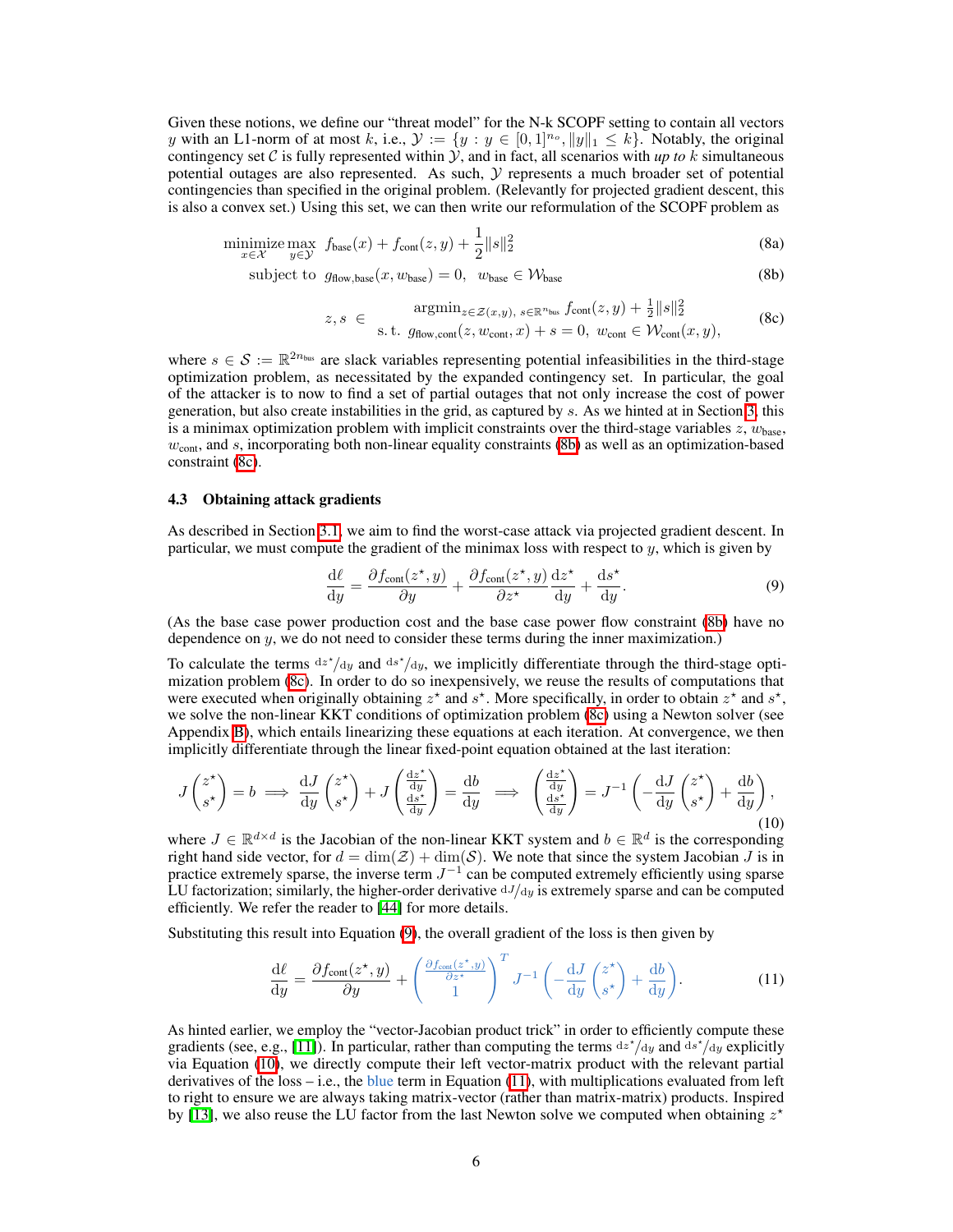and  $s^*$  in order to avoid explicitly (re-)computing the matrix inverse  $J^{-1}$ . Finally, we note that for this specific problem, while the last term  $-\frac{dJ}{dy}$  $\int z^*$ *s*?  $+\frac{db}{dy}$  nominally involves tensor products, the relevant terms are vastly sparse due to the structure of the underlying physics - with no more than 20 nonzero entries per potential outage – making these products relatively cheap to compute in practice.

#### <span id="page-6-0"></span>4.4 Solving the defense minimization

After obtaining a worst-case attack  $y^*$ , our next step is to adjust our dispatch  $x \in \mathcal{X}$  in response. As described in Section  $\overline{3.2}$  for the generic setting, one option to do this involves taking a projected gradient step in *x*. However, we adopt a different approach for N-k SCOPF, due to the practical requirements of this setting. In particular, a general system requirement is that the base case power flow equations  $g_{flow,base}(\cdot)=0$  must remain feasible under the dispatch  $x \in \mathcal{X}$ , as the most likely scenario is that no contingency will occur. However, projecting onto this (non-linear, non-convex) set of constraints can be expensive.

As a result, we instead note that we can rewrite the N-k SCOPF minimax problem  $\binom{8}{6}$  as a single minimization problem:

<span id="page-6-1"></span>
$$
\underset{x \in \mathcal{X}, \ z \in \mathcal{Z}(x, y^{\star}), \ s \in \mathbb{R}^{n_{\text{bus}}}}{\text{minimize}} \ f_{\text{base}}(x) + f_{\text{cont}}(z, y^{\star}) + \frac{1}{2} ||s||_{2}^{2}
$$
\n
$$
\text{subject to} \ g_{\text{flow}, \text{base}}(x, w_{\text{base}}) = 0, \ w_{\text{base}} \in \mathcal{W}_{\text{base}}
$$
\n
$$
g_{\text{flow}, \text{cont}}(z, w_{\text{cont}}, x) + s = 0, \ w_{\text{cont}} \in \mathcal{W}_{\text{cont}}(x, y^{\star}).
$$
\n
$$
(12)
$$

To determine our next iterate of *x*, our strategy is then to *partially* solve this optimization problem by running one step of a non-linear Gauss-Seidel method, and then keep the value of *x* obtained from that step. This allows us to incrementally update  $x$  in a direction that is more robust to the worst-case attack  $y^*$ , while still maintaining the feasibility of the base case power flow equations.

Importantly, we are able to run this procedure efficiently, as we can reuse the results of existing computations that were executed when obtaining the optimal attack  $y^*$ . In particular, as we describe in more detail in Appendix  $\overline{C}$ , we can split the KKT conditions of the problem  $(12)$  into two groups:

$$
\begin{pmatrix}\ndL/dx \\
dL/d\lambda_{\text{base}}\n\end{pmatrix} \equiv F_{\text{base}}(x, w_{\text{base}}, \lambda_{\text{base}}) + \begin{pmatrix}\n(\partial g_{\text{flow}, \text{cont}}(z, w_{\text{cont}}, x)/\partial x)^T \lambda_{\text{cont}} \\
0\n\end{pmatrix} = 0
$$
\n(13a)

$$
\begin{pmatrix} d\mathcal{L}/dz \\ d\mathcal{L}/ds \\ dz/d\lambda_{cont} \end{pmatrix} \equiv F_{\text{cont}}(z, w_{\text{cont}}, \lambda_{\text{cont}}) + \begin{pmatrix} 0 \\ 0 \\ g_{\text{flow}, \text{cont}}(z, w_{\text{cont}}, x) \end{pmatrix} = 0, \tag{13b}
$$

where *L* denotes the Lagrangian of problem  $\overline{12}$ , and  $\lambda_{base}$  and  $\lambda_{cont}$  are the dual variables on the base case and contingency power flow constraints, respectively. We note that the two terms *F*base and *F*<sub>cont</sub> are independent in terms of their inputs, but are weakly coupled via the additional terms (which represent a sparse set of ramping constraints and voltage setpoints that tie together the base and contingency cases). This is an ideal setup for decoupling through non-linear Gauss-Seidel solution methods. In addition, the contingency-related KKT conditions  $(13b)$  are actually identical to the KKT conditions of the problem  $(\sqrt{8c})$  that we solved during the last iteration of the inner maximization problem; as a result, we can reuse the result of this previous computation when executing our Gauss-Seidel step. Together, this allows us to inexpensively identify an update direction for *x* that nonetheless remains feasible with respect to the base case power flow constraints.

## 5 Experiments

We demonstrate the efficacy of our approach on the settings of N-1, N-2 and N-3 SCOPF. In particular, noting that quality of adversarial attacks is likely to have a large effect on the success of our overall procedure, we first visualize the attacks found by our inner maximization process (Sections  $\overline{3.1}$ ,  $\overline{4.4}$ ) on a small power system test case. We then demonstrate the performance of our overall approach on a realistic 4622-node power system with approximately 6 thousand potential N-1 contingencies, almost 19 million N-2 contingencies, and over 38 *billion* N-3 contingencies. We show that CAN@Y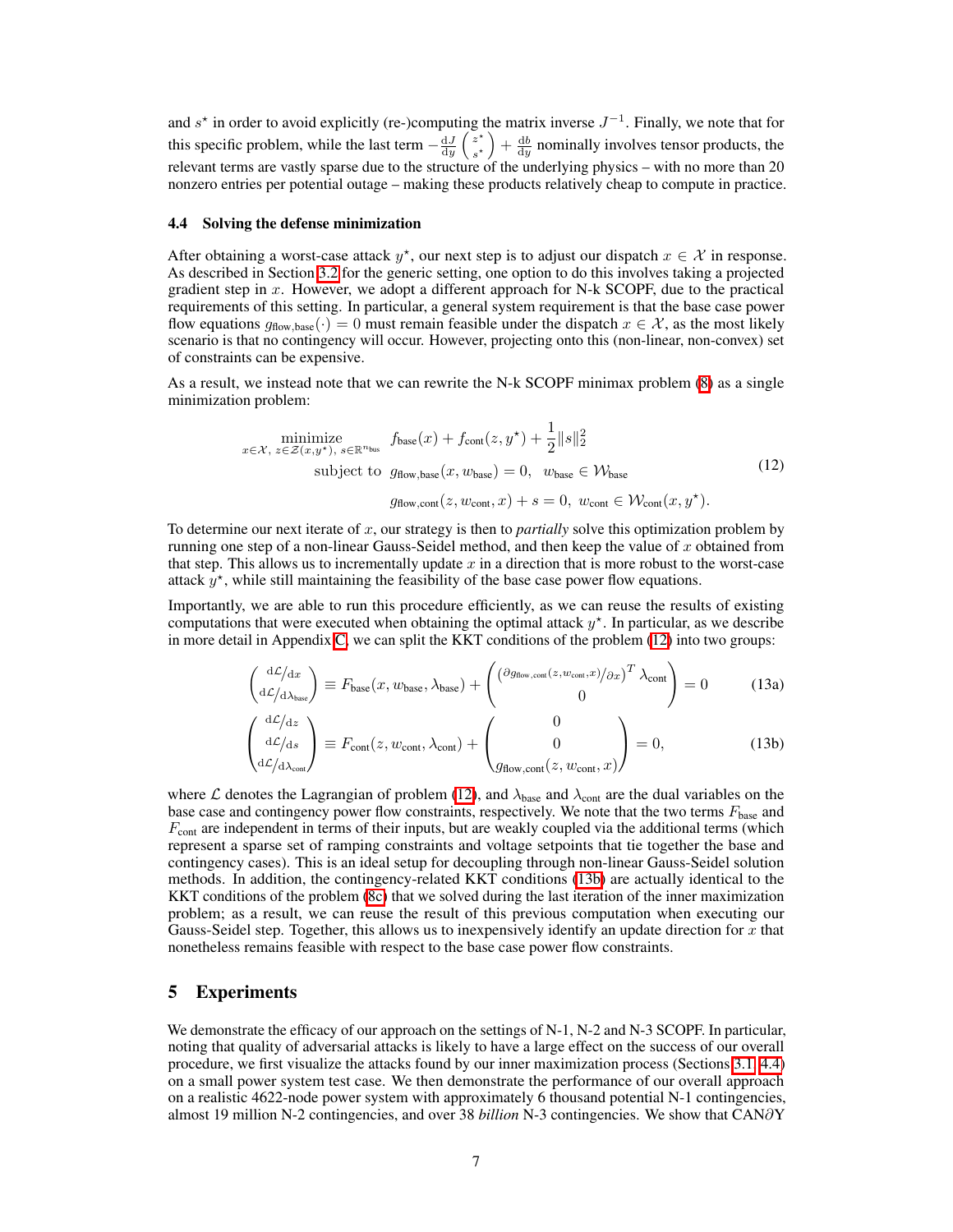<span id="page-7-0"></span>

(a) Visualization of the worst-case contingency found, with the degree of the associated partial outage on each line indicated in blue. (Plot generated via PowerWorld.)



(b) Training curve for finding a worst-case contingency. The process converges within 5 iterations, and increases the loss by 3%.

Figure 1: Illustrative example of finding a worst-case N-2 contingency on a 14-node test system.

is able to efficiently find solutions that are competitive with other leading approaches in the N-1 case, while reducing violations in the N-2 and N-3 scenarios compared to a base case optimal power flow.

All experiments are run on a single core of a Macbook Pro with a 2.6 GHz Core i7 CPU. We implement our approach in Python, using a custom optimal power flow solver called SUGAR [\[45\]](#page-12-6) to compute optimization  $\sqrt{8c}$ , and CVXPY  $\sqrt{46}$  to compute convex projections for projected gradient descent. We evaluate all dispatch solutions using PowerWorld, a commercial power flow tool.

## 5.1 Illustrative adversarial attack

Finding worst-case contingencies is often beneficial to power systems engineers, who try to identify fragile areas of their grid for future development. Traditionally, engineers use linear approximations of the grid physics  $[47]$  $[47]$ - $[49]$  to identify single outages that pose a significant risk to system stability. However, given that the underlying physics are fundamentally non-linear, such linear approximations quickly become inaccurate when trying to identify the risks associated with multiple simultaneous outages. Our implicit differentiation approach, on the other hand, employs accurate gradient information from the physics of the network to quickly identify contingencies that maximally increase our loss function (or an alternative loss function of choice that also captures system infeasibilities).

For ease of visualization, we demonstrate this attack-identification approach on the IEEE 14-node test system. In particular, we identify an adversarial N-2 contingency on this system in just 5 iterations (approximately one minute), increasing the value of the loss function by 3% over the base case scenario, as shown in Figure  $\boxed{16}$ . This worst-case contingency represents a combination of multiple partial outages on different lines, and (perhaps surprisingly) does not include any generator outages, as shown in Figure  $\overline{[a]}$ . This is likely to present a stronger attack than those obtained via the "standard" linear approximation approach, serving as a potential benefit to power system planners who are trying to reinforce their grid, as well as to "adversarially robust training" procedures like ours.

#### 5.2 Validating N-1 security

Today, most grid operators in the United States require that their dispatch be N-1 secure, i.e., secure against any single outage, prompting the development of associated methods. In particular, the recent Grid Optimization (GO) Competition [\[34\]](#page-11-11), hosted by ARPA-E, focused on finding algorithms to solve N-1 SCOPF. Each participating team used a variety of methods to produce a dispatch that was evaluated on the basis of power cost and feasibility in both the base and contingency cases. In order to validate that our method works well in the N-1 setting, we solve a particular case from the competition – namely, the 4622-node test case with a sub-selection of 3071 N-1 potential contingencies, provided as part of the Challenge 1 stage – by constructing our relaxed contingency set *Y* with  $k = 1$ .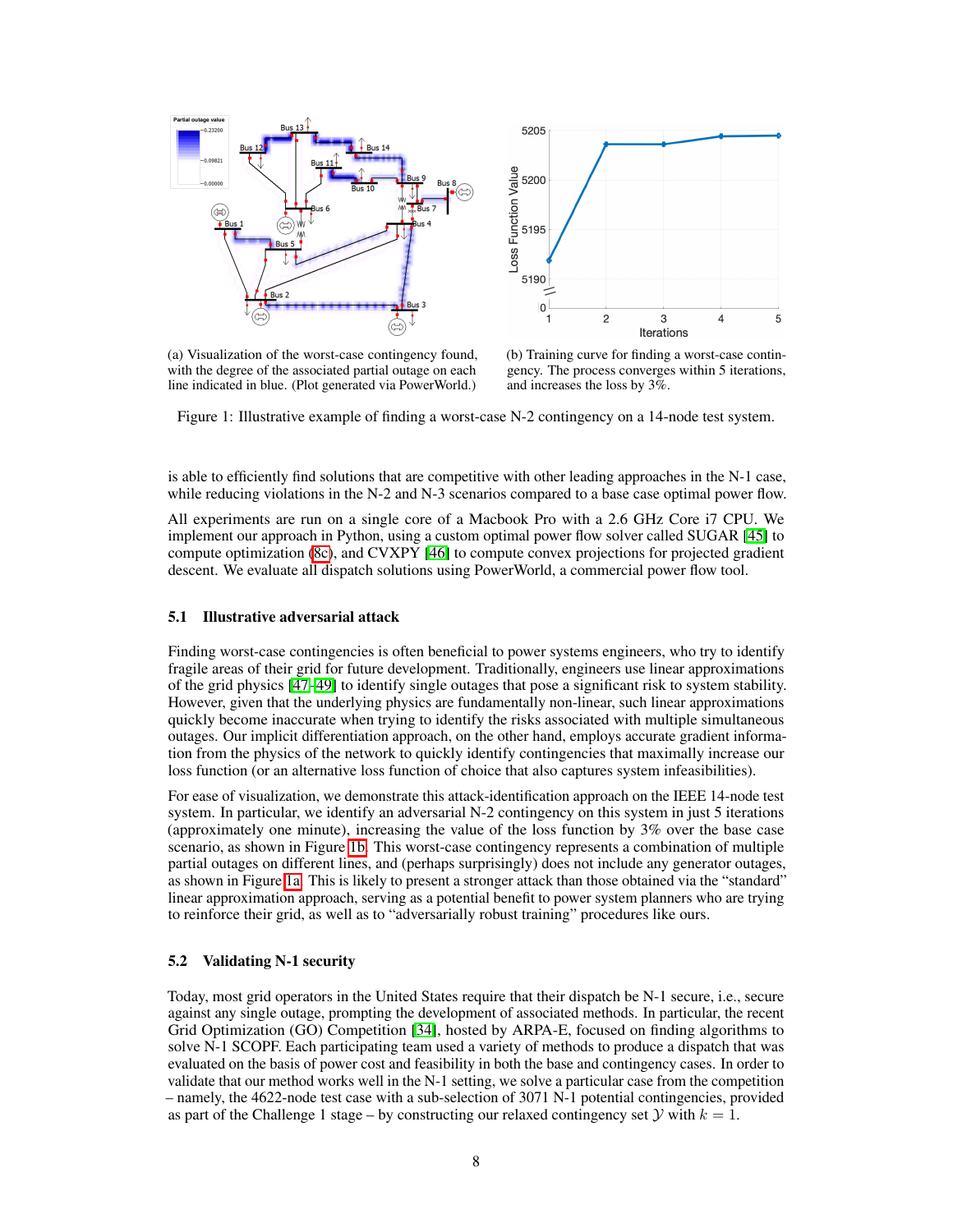<span id="page-8-0"></span>

|                                                              | gollnl | GO-SNIP GMI-GO BAT gravityx $CAN\partial Y^*$ |  |         |
|--------------------------------------------------------------|--------|-----------------------------------------------|--|---------|
| GO Challenge 1 Rank                                          |        |                                               |  | $\sim$  |
| Score for 5K network 546,302 553,152 553,328 545,783 550,020 |        |                                               |  | 552.032 |

Table 1: Comparison of the performance of our method against top-performing submissions to the ARPA-E GO Competition, which addresses N-1 SCOPF (lower scores are better). Results are shown for the 4622-node Challenge 1 test case ("5K network"). While the score comparisons shown are inexact due to subtleties of the evaluation metric (see Appendix  $\overline{D}$ ), at a high level, we see that  $CAN\partial Y$  performs competitively with all top-scoring methods.

<span id="page-8-1"></span>

| Contingency type             | $N-1$ | $N-2$   | $N-3$   |
|------------------------------|-------|---------|---------|
| Scenarios tested             | 6.133 | 359,712 | 428,730 |
| OPF viol.                    | 59    | 10,572  | 4,086   |
| PowerModels viol.            | 37    | 4,005   | 5,391   |
| $CAN\partial Y$ viol. (ours) | 36    | 3,580   | 1,122   |

Figure 2: Loss vs. iterations in adversarial training. Each attack stage is at most 10 iterations and each defense stage is one iteration. The loss value after the defense step is in green.

Table 2: Number of feasibility violations incurred by the N-3 SCOPF version of our method, a baseline optimal power flow (OPF), and the PowerModels N-1 SCOPF solver [\[50\]](#page-12-10) on randomly selected N-1, N-2, N-3 contingency scenarios for a 4622-node test case. We see that  $CAN\partial Y$  reduces the number of N-2 and N-3 violations by a factor of  $3-4\times$  over the OPF baseline, and the number of N-3 violations by a factor of  $5\times$ over the PowerModels solution.

We find that our score is comparable against the top approaches submitted to the GO Competition, as shown in Table  $\overline{1}$ . We note that these score comparisons are not exact, as our power flow solver uses a more realistic model for coupling between the base and contingency cases than was posed in Challenge 1, which affects the way that the evaluation metric is computed (see Appendix  $\mathbf{D}$ ). Nonetheless, at a high level, these results demonstrate that our method performs competitively with respect to the top-performing methods for solving N-1 SCOPF.

#### 5.3 Improving N-3 SCOPF

We now describe the performance of our method on our main setting of interest: N-3 SCOPF. While other competitive methods exist for solving N-1 SCOPF, previous work has struggled to approach settings allowing for larger numbers of simultaneous outages (e.g., N-k SCOPF for  $k = 2$  or 3) due to the associated combinatorial explosion in problem size. Our method, however, scales gracefully with respect to the number of allowable simultaneous outages, as we need only tweak the value of *k* used within our attack set  $\mathcal{Y} := \{y : y \in [0,1]^{n_o}, ||y||_1 \leq k\}$ . More specifically, each iteration of the attack maximization and each defense step calculation take approximately the same amount of time *regardless of the value of k*, given that the costs of the gradient computations, projections, and (optimal) power flow solves are independent of *k*. (The total number of iterations it takes for our method to converge may vary between settings, though we do not notice a substantive difference in this respect between the N-1, N-2, and N-3 versions of our approach during our experiments.)

We use our method to attempt to solve N-3 SCOPF (i.e., set *k* = 3) on a 4622-node test case over all 6133 potential outages (i.e., over 38 billion N-3 contingency scenarios); the associated training curve is shown in Figure  $\sqrt{2}$ . In total, our approach takes only 21 minutes to converge.

We evaluate the strength of our obtained dispatch in maintaining feasibility against a combination of N-1, N-2, and N-3 contingency scenarios, which are all technically contained within the threat model represented by our choice of *y*. We note that while full security against all these contingencies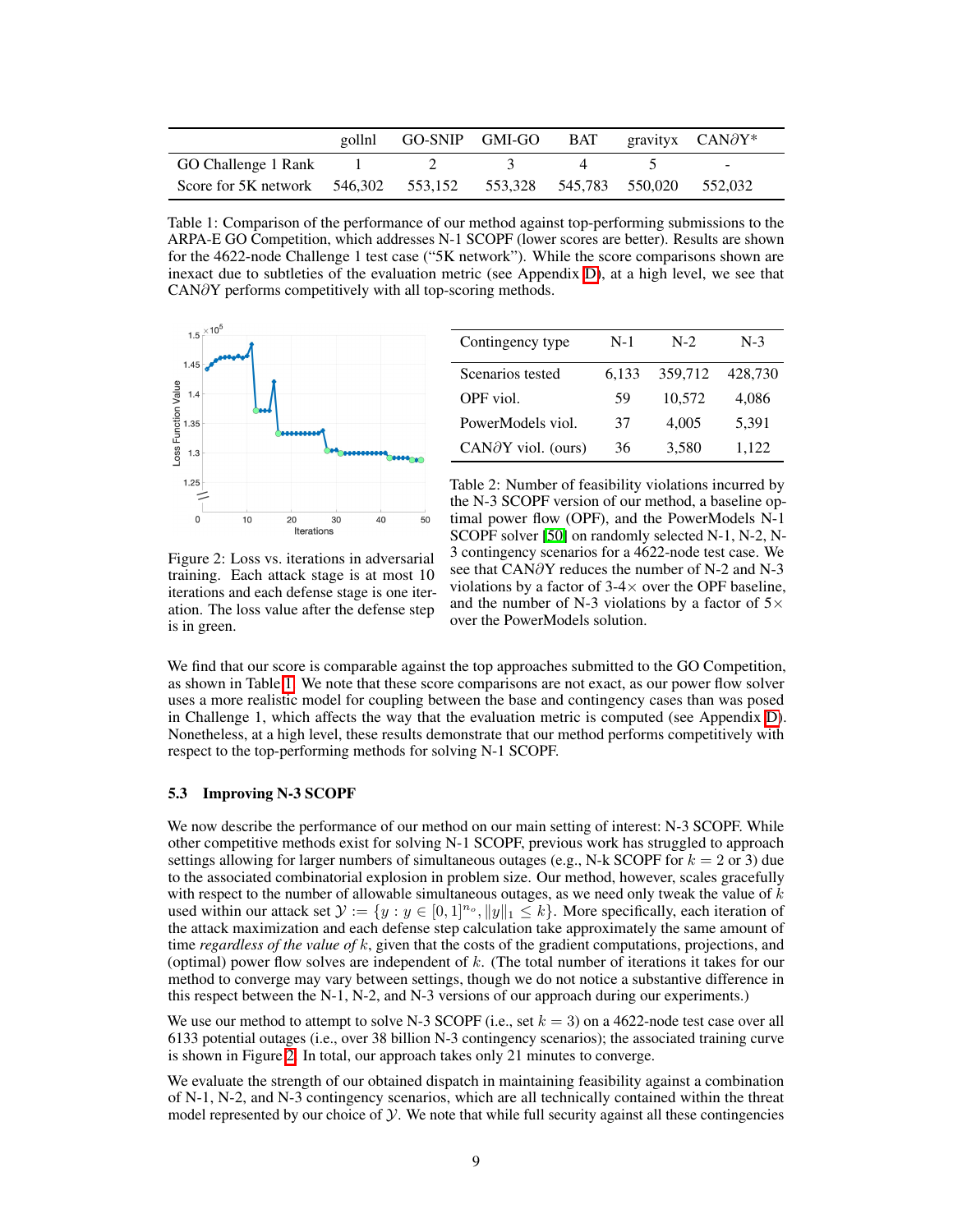is likely impossible with a single dispatch – e.g., we can very often construct an N-3 contingency that isolates, or *islands*, some non-self-sustaining part of the electrical grid – we aim to demonstrate that our method can improve upon existing methods in terms of providing robustness against a wide variety of scenarios. As there remain a lack of available N-2 or N-3 SCOPF methods against which we can readily compare, we compare our performance against that of a base case optimal power flow (OPF) solver, as well as the open-source PowerModels N-1 SCOPF algorithm [\[50\]](#page-12-10). Due to the intractability of evaluating these dispatches on *all* possible contingency scenarios, we randomly sub-select the set of N-1, N-2, and N-3 scenarios on which we evaluate, and run these evaluations in PowerWorld over the course of several days.

The results of our evaluation are shown in Table  $\frac{2}{3}$  Overall, we see that CAN $\partial Y$  significantly reduces the number of total contingency violations as compared to the OPF solution by a factor of  $3-4\times$ . While the PowerModels baseline and our approach perform comparably with respect to N-1 and N-2 contingency violations, our approach incurs nearly  $5\times$  fewer N-3 violations as compared to PowerModels. Analyzing the N-3 contingencies in more detail, we find that of the 4086 specific violations incurred by OPF, 931 of those were also incurred by  $CAN\partial Y$  (while the remaining 191 violations incurred by our method were disjoint). Overall, these results indicate that our method is much more effective than OPF and a benchmark N-1 SCOPF solver at guarding against N-2 and N-3 contingencies, though the actual distribution of specific contingencies that are guarded against may differ between these methods.

# 6 Conclusion

In this paper, we have described our approach,  $CAN\partial Y$ , for N-k security-constrained optimal power flow. Specifically, we formulate N-k SCOPF as a minimax problem over power system dispatches and potential outages by forming a continuous outer approximation to the contingency space. This enables us to compute "worst-case" contingencies via projected gradient descent (using tricks from the implicit layers literature) and then employ these contingencies to update our proposed dispatch. Notably, our formulation scales gracefully in the number of contingencies – requiring only a minor tweak to the projection set during the attack step – even as the underlying problem scales combinatorially. In particular, our approach takes only 21 minutes to converge on a standard laptop for a realistic 4622-node test case with over 38 billion potential N-3 contingencies. We show that our approach reduces N-3 feasibility violations by a factor of  $3-4\times$  compared to a baseline optimal power flow method and by almost  $5 \times$  compared to a baseline N-1 SCOPF solver. Overall, we believe this demonstrates the promise of our approach in enabling scalable N-k security-constrained optimization on realistic-scale power grids.

We note that the success of our minimax optimization approach is likely highly reliant on the strength of the adversarial attacks that we generate, just as in the adversarially robust training literature  $[3, 4]$  $[3, 4]$  $[3, 4]$ . As such, a fruitful direction for future work may involve developing improved procedures for obtaining adversarial attacks in the context of SCOPF. In addition, given the large scale of the power networks we consider, it is generally impossible to evaluate proposed dispatches against the full suite of potential contingencies in order to check whether they are indeed N-k secure. Given that, another fruitful direction may entail developing better evaluation metrics or verification procedures to inexpensively evaluate whether a proposed SCOPF dispatch is (likely) robust, perhaps again drawing inspiration from the literature on verification methods for adversarially robust deep learning  $[51]$ .

## 7 Broader impacts

To address climate and sustainability goals, many power grids are starting to integrate larger amounts of time-varying renewable energy, such as solar and wind. As described in  $[52]$ , this means power systems optimization problems must generally be solved both more quickly and at larger scales. In addition, weather extremes driven by climate change [\[37\]](#page-11-14) yield a significant need for resilient power system optimization. We believe our work makes an important contribution to this area by providing a scalable and efficient method to address N-k SCOPF. One potential concern, however, is that our method relies on identifying "worst-case" power system attacks, and our associated approach could theoretically be exploited by adversarial actors; that said, we believe it unlikely that our method in particular would be used for this purpose, as it employs a continuous "partial outage" approximation that is useful for the purposes of our algorithm, but does not map neatly to actual real-world attacks.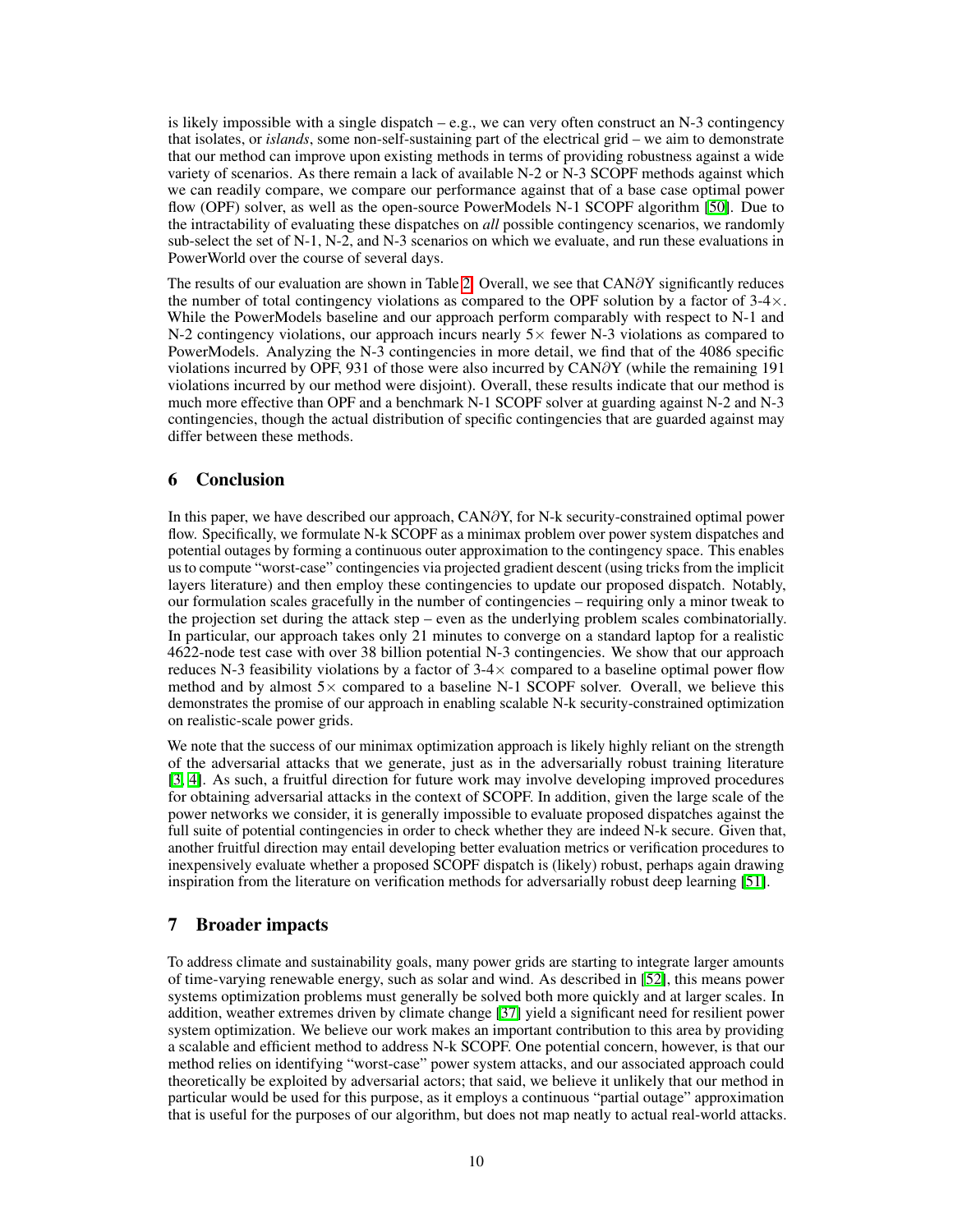## Acknowledgments and Disclosure of Funding

This work was supported by the U.S. Department of Energy Computational Science Graduate Fellowship (DE-FG02-97ER25308), the Center for Climate and Energy Decision Making through a cooperative agreement between the National Science Foundation and Carnegie Mellon University (SES-00949710), the National Science Foundation (ECCS-1800812), the Computational Sustainability Network, and the Bosch Center for AI.

We thank Eric Wong, George Haff, Marko Jereminov, Amritanshu Pandey, and anonymous reviewers for their input on this work.

## References

- <span id="page-10-0"></span>[1] Aharon Ben-Tal, Laurent El Ghaoui, and Arkadi Nemirovski. *Robust optimization*. Princeton university press, 2009.
- <span id="page-10-1"></span>[2] Dimitris Bertsimas, David B Brown, and Constantine Caramanis. Theory and applications of robust optimization. *SIAM review*, 53(3):464–501, 2011.
- <span id="page-10-2"></span>[3] Zico Kolter and Aleksander Madry. Adversarial robustness - theory and practice. [https://](https://adversarial-ml-tutorial.org/) [adversarial-ml-tutorial.org/](https://adversarial-ml-tutorial.org/), 12 2018.
- <span id="page-10-3"></span>[4] Han Xu, Yao Ma, Hao-Chen Liu, Debayan Deb, Hui Liu, Ji-Liang Tang, and Anil K Jain. Adversarial attacks and defenses in images, graphs and text: A review. *International Journal of Automation and Computing*, 17(2):151–178, 2020.
- <span id="page-10-4"></span>[5] Eric Wong, Frank R Schmidt, Jan Hendrik Metzen, and J Zico Kolter. Scaling provable adversarial defenses. In *Proceedings of the 32nd International Conference on Neural Information Processing Systems*, pages 8410–8419, 2018.
- [6] Aditi Raghunathan, Jacob Steinhardt, and Percy Liang. Certified defenses against adversarial examples. *arXiv preprint arXiv:1801.09344*, 2018.
- <span id="page-10-5"></span>[7] Eric Wong and Zico Kolter. Provable defenses against adversarial examples via the convex outer adversarial polytope. In *International Conference on Machine Learning*, pages 5286–5295. PMLR, 2018.
- <span id="page-10-6"></span>[8] Ian J Goodfellow, Jonathon Shlens, and Christian Szegedy. Explaining and harnessing adversarial examples. *International Conference on Learning Representations*, 2015.
- <span id="page-10-7"></span>[9] Aleksander Madry, Aleksandar Makelov, Ludwig Schmidt, Dimitris Tsipras, and Adrian Vladu. Towards deep learning models resistant to adversarial attacks. In *International Conference on Learning Representations*, 2018.
- <span id="page-10-8"></span>[10] Asen L Dontchev and R Tyrrell Rockafellar. *Implicit functions and solution mappings*, volume 543. Springer, 2009.
- <span id="page-10-9"></span>[11] Andreas Griewank and Andrea Walther. *Evaluating derivatives: principles and techniques of algorithmic differentiation*. SIAM, 2008.
- <span id="page-10-10"></span>[12] Zico Kolter, David Duvenaud, and Matthew Johnson. Tutorial: Deep implicit layers - neural odes, deep equilibirum models, and beyond. <http://implicit-layers-tutorial.org/>, 12 2020.
- <span id="page-10-11"></span>[13] Brandon Amos and J Zico Kolter. OptNet: Differentiable Optimization as a Layer in Neural Networks. In *International Conference on Machine Learning*, pages 136–145. PMLR, 2017.
- [14] Josip Djolonga and Andreas Krause. Differentiable learning of submodular models. In *Advances in Neural Information Processing Systems (NeurIPS)*, 2017.
- [15] Sebastian Tschiatschek, Aytunc Sahin, and Andreas Krause. Differentiable submodular maximization. *Preprint arXiv:1803.01785*, 2018.
- [16] Priya L Donti, Inês Lima Azevedo, and J Zico Kolter. Inverse optimal power flow: Assessing the vulnerability of power grid data. *Workshop on Modeling the Physical World: Perception, Learning, and Control at NeurIPS*, 2018.
- [17] Akshay Agrawal, Brandon Amos, Shane Barratt, Stephen Boyd, Steven Diamond, and J Zico Kolter. Differentiable convex optimization layers. In *Advances in Neural Information Processing Systems (NeurIPS)*, 2019.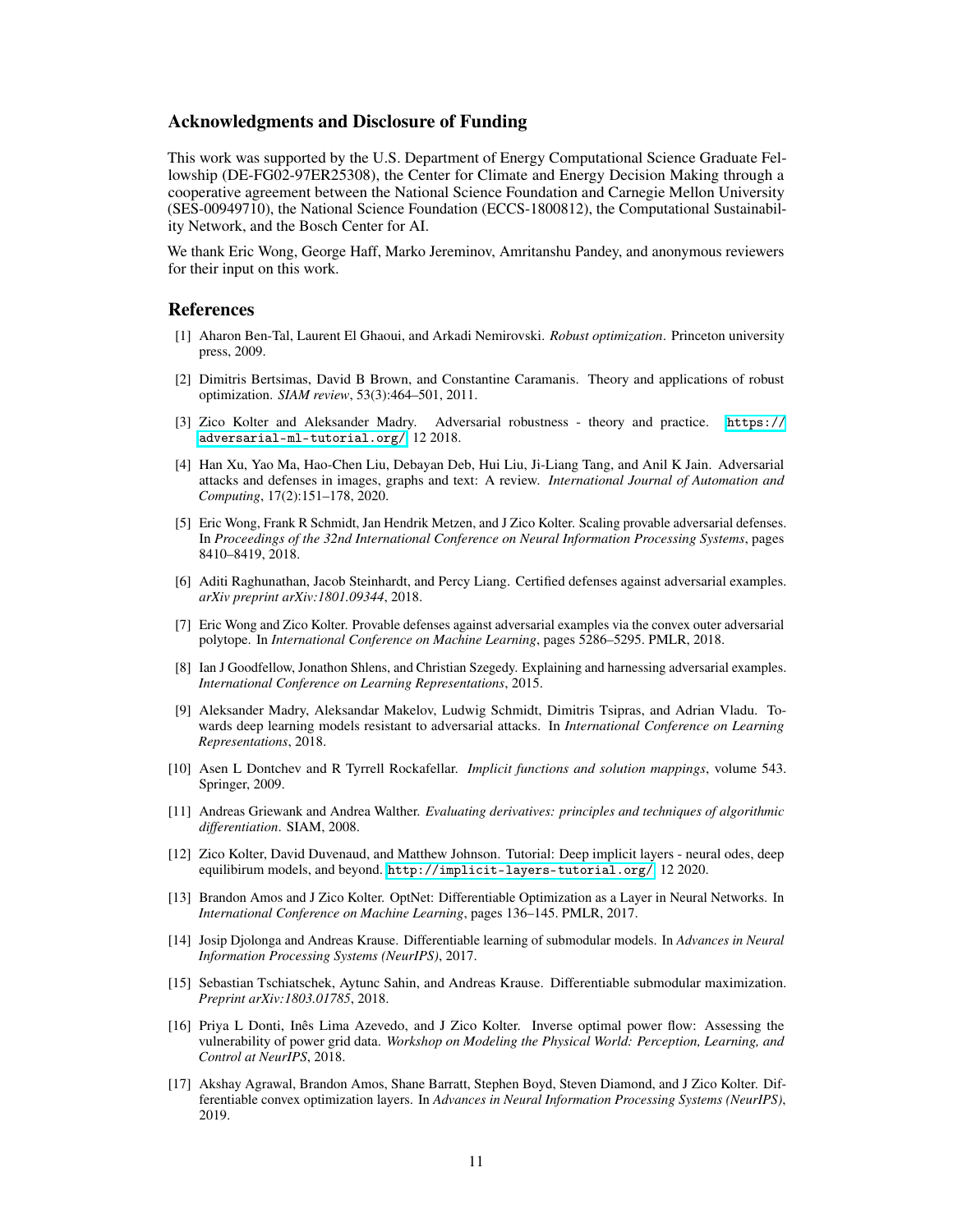- [18] Stephen Gould, Richard Hartley, and Dylan Campbell. Deep declarative networks: A new hope. *Preprint arXiv:1909.04866*, 2019.
- <span id="page-11-0"></span>[19] Po-Wei Wang, Priya L Donti, Bryan Wilder, and Zico Kolter. SATNet: Bridging deep learning and logical reasoning using a differentiable satisfiability solver. In *International Conference on Machine Learning (ICML)*, 2019.
- <span id="page-11-1"></span>[20] Ricky TQ Chen, Yulia Rubanova, Jesse Bettencourt, and David K Duvenaud. Neural ordinary differential equations. In *Advances in Neural Information Processing Systems (NeurIPS)*, 2018.
- <span id="page-11-2"></span>[21] Filipe de Avila Belbute-Peres, Kevin Smith, Kelsey Allen, Josh Tenenbaum, and J Zico Kolter. End-to-end differentiable physics for learning and control. In *Advances in Neural Information Processing Systems (NeurIPS)*, 2018.
- <span id="page-11-3"></span>[22] Chun Kai Ling, Fei Fang, and J Zico Kolter. What game are we playing? End-to-end learning in normal and extensive form games. *Preprint arXiv:1805.02777*, 2018.
- <span id="page-11-4"></span>[23] Shaojie Bai, J Zico Kolter, and Vladlen Koltun. Deep equilibrium models. In *Advances in Neural Information Processing Systems (NeurIPS)*, 2019.
- <span id="page-11-5"></span>[24] Priya L Donti, Brandon Amos, and J Zico Kolter. Task-based end-to-end model learning in stochastic optimization. *Preprint arXiv:1703.04529*, 2017.
- <span id="page-11-6"></span>[25] Bryan Wilder, Bistra Dilkina, and Milind Tambe. Melding the data-decisions pipeline: Decision-focused learning for combinatorial optimization. In *AAAI Conference on Artificial Intelligence*, 2018.
- <span id="page-11-7"></span>[26] Jan Larsen, Lars Kai Hansen, Claus Svarer, and M Ohlsson. Design and regularization of neural networks: the optimal use of a validation set. In *Neural Networks for Signal Processing VI. Proceedings of the 1996 IEEE Signal Processing Society Workshop*, pages 62–71. IEEE, 1996.
- [27] Yoshua Bengio. Gradient-based optimization of hyperparameters. *Neural computation*, 12(8):1889–1900, 2000.
- [28] Fabian Pedregosa. Hyperparameter optimization with approximate gradient. In *International conference on machine learning*, pages 737–746. PMLR, 2016.
- <span id="page-11-8"></span>[29] Matthew MacKay, Paul Vicol, Jon Lorraine, David Duvenaud, and Roger Grosse. Self-tuning networks: Bilevel optimization of hyperparameters using structured best-response functions. *arXiv preprint arXiv:1903.03088*, 2019.
- <span id="page-11-9"></span>[30] Wanxin Jin, Zhaoran Wang, Zhuoran Yang, and Shaoshuai Mou. Pontryagin differentiable programming: An end-to-end learning and control framework. *arXiv preprint arXiv:1912.12970*, 2019.
- <span id="page-11-10"></span>[31] Mohammadhafez Bazrafshan, Kyri Baker, and Javad Mohammadi. Computationally efficient solutions for large-scale security-constrained optimal power flow. *arXiv preprint arXiv:2006.00585*, 2020.
- [32] Leonel de Magalhães Carvalho, Armando Martins Leite da Silva, and Vladimiro Miranda. Securityconstrained optimal power flow via cross-entropy method. *IEEE Transactions on Power Systems*, 33(6):6621–6629, 2018.
- [33] Mingyu Yan, Mohammad Shahidehpour, Aleksi Paaso, Liuxi Zhang, Ahmed Alabdulwahab, and Abdullah Abusorrah. A convex three-stage scopf approach to power system flexibility with unified power flow controllers. *IEEE Transactions on Power Systems*, 36(3):1947–1960, 2021.
- <span id="page-11-11"></span>[34] ARPA-E. Grid Optimization (GO) Competition. <https://gocompetition.energy.gov/>, 2019.
- <span id="page-11-12"></span>[35] Catherine Morehouse. Ercot releases plan to boost reliability after blackouts, as report outlines gas, electric failures. *Utility Dive*.
- <span id="page-11-13"></span>[36] Liam Stoker. National grid eso probing power cuts following sudden generation collapse. *Current*.
- <span id="page-11-14"></span>[37] IPCC, 2021: Summary for Policymakers. In: *Climate Change 2021: The Physical Science Basis. Contribution of Working Group I to the Sixth Assessment Report of the Intergovernmental Panel on Climate Change* [Masson-Delmotte, V., P. Zhai, A. Pirani, S. L. Connors, C. Péan, S. Berger, N. Caud, Y. Chen, L. Goldfarb, M. I. Gomis, M. Huang, K. Leitzell, E. Lonnoy, J.B.R. Matthews, T. K. Maycock, T. Waterfield, O. Yelekçi, R. Yu and B. Zhou (eds.)]. Cambridge University Press. 2021.
- <span id="page-11-15"></span>[38] Sinnott J Murphy. *Correlated Generator Failures and Power System Reliability*. PhD thesis, Carnegie Mellon University, 2019.